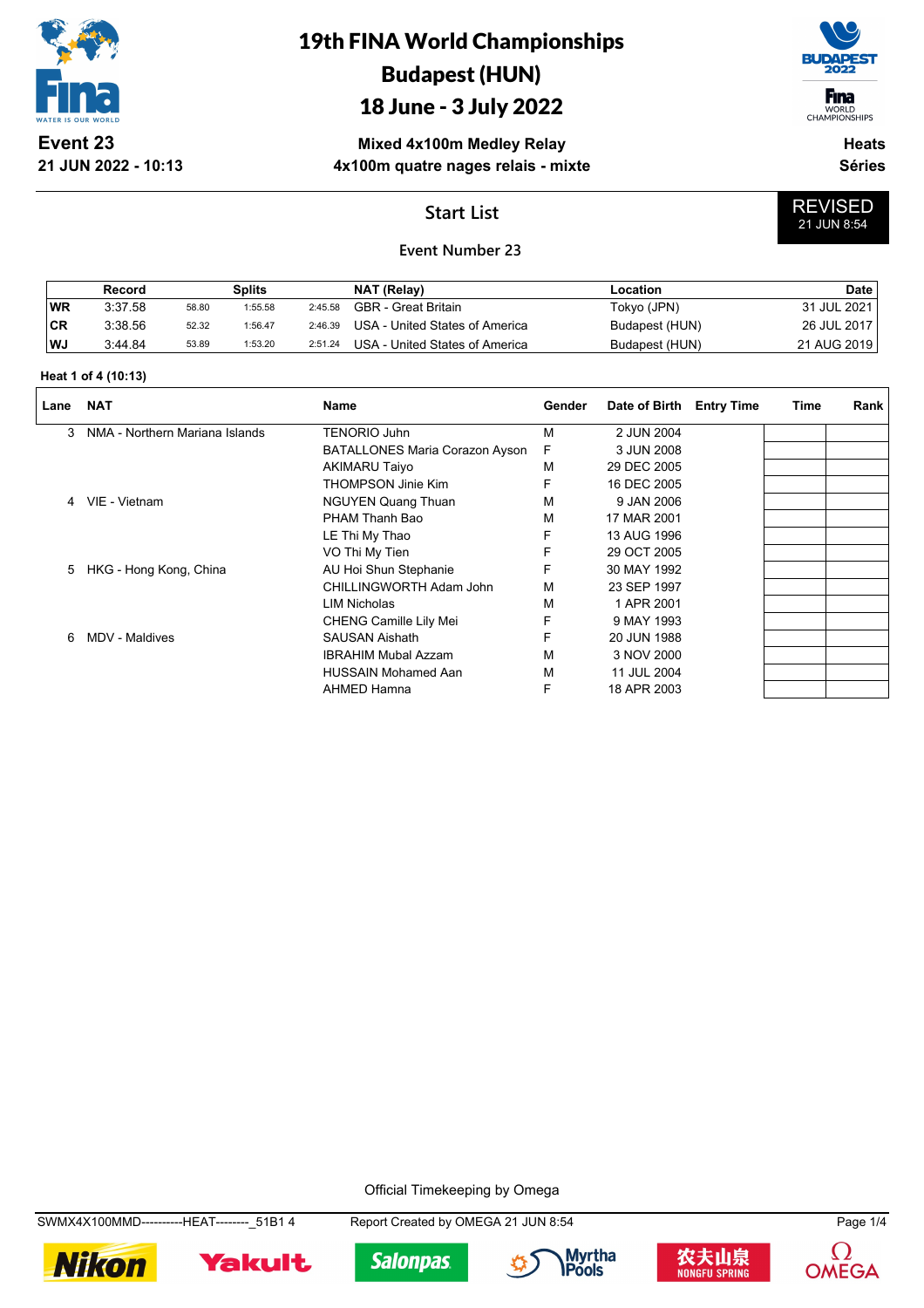

## 19th FINA World Championships Budapest (HUN)

## 18 June - 3 July 2022

**Mixed 4x100m Medley Relay 4x100m quatre nages relais - mixte**



WORLD<br>CHAMPIONSHIPS **Heats**

REVISED 21 JUN 8:54

**Séries**

**Start List**



**Heat 2 of 4 (10:19)**

| Lane | <b>NAT</b>                        | <b>Name</b>                    | Gender | Date of Birth | <b>Entry Time</b> | Time | Rank |
|------|-----------------------------------|--------------------------------|--------|---------------|-------------------|------|------|
| 0    | SGP - Singapore                   | QUAH Zheng Wen                 | M      | 29 SEP 1996   |                   |      |      |
|      |                                   | <b>MAHABIR Nicholas</b>        | M      | 26 NOV 2005   |                   |      |      |
|      |                                   | SIM En Yi Letitia              | F      | 3 MAR 2003    |                   |      |      |
|      |                                   | LIM Xiang Qi Amanda            | F      | 8 JAN 1993    |                   |      |      |
| 1    | THA - Thailand                    | PHOLJAMJUMRUS Jinjutha         | F      | 23 SEP 2005   |                   |      |      |
|      |                                   | <b>KAEWSRIYONG Dulyawat</b>    | M      | 13 AUG 2002   |                   |      |      |
|      |                                   | WONGCHAROEN Navaphat           | M      | 3 MAR 1997    |                   |      |      |
|      |                                   | SUNTHORNRANGSRI Yarinda        | F      | 10 FEB 2008   |                   |      |      |
| 2    | TPE - Chinese Taipei              | <b>CHUANG Mu-Lun</b>           | M      | 6 FEB 2001    |                   |      |      |
|      |                                   | WANG Hsing-Hao                 | M      | 5 JUN 1999    |                   |      |      |
|      |                                   | HSU An                         | F      | 29 JUN 1998   |                   |      |      |
|      |                                   | <b>HUANG Mei-Chien</b>         | F      | 13 JUN 1998   |                   |      |      |
| 3    | UGA - Uganda                      |                                |        |               | 4:37.65           |      |      |
| 4    | SEY - Seychelles                  | <b>SOUKUP Therese</b>          | F      | 8 JUL 2003    | 4:28.29           |      |      |
|      |                                   | <b>BACHMANN Simon</b>          | M      | 17 FEB 1999   |                   |      |      |
|      |                                   | <b>BACHMANN Mathieu</b>        | M      | 26 MAR 1996   |                   |      |      |
|      |                                   | <b>ELIZABETH Khema</b>         | F      | 27 JAN 2005   |                   |      |      |
| 5    | MAR - Morocco                     | <b>KHIYARA Lina</b>            | F      | 29 MAY 2003   | 4:29.26           |      |      |
|      |                                   | EL BARODI Imane Houda          | F      | 21 FEB 2001   |                   |      |      |
|      |                                   | <b>BOUTOUIL Samy</b>           | M      | 3 OCT 2000    |                   |      |      |
|      |                                   | <b>HAMOUCHANE Souhail</b>      | M      | 26 JAN 1997   |                   |      |      |
| 6    | TAN - United Republic of Tanzania |                                |        |               | 4:53.09           |      |      |
| 7    | MGL - Mongolia                    | <b>ENKH-AMGALAN Ariuntamir</b> | F      | 8 APR 2004    |                   |      |      |
|      |                                   | <b>GUNSENNOROV Zandanbal</b>   | M      | 6 FEB 1996    |                   |      |      |
|      |                                   | <b>BATBAYAR Enkhkhuslen</b>    | F      | 14 DEC 2001   |                   |      |      |
|      |                                   | <b>BATBAYAR Enkhtamir</b>      | м      | 27 SEP 2004   |                   |      |      |
| 8    | KOR - Republic of Korea           | LEE Juho                       | м      | 23 JAN 1995   |                   |      |      |
|      |                                   | <b>CHOI Dongyeol</b>           | M      | 1 MAY 1999    |                   |      |      |
|      |                                   | KIM Seoyeong                   | F      | 17 MAR 1994   |                   |      |      |
|      |                                   | <b>JEONG Soeun</b>             | F      | 5 APR 1996    |                   |      |      |
| 9    | GUM - Guam                        | <b>KO Benjamin</b>             | M      | 30 MAR 2005   |                   |      |      |
|      |                                   | <b>SANTOS Keana</b>            | F      | 17 AUG 2007   |                   |      |      |
|      |                                   | <b>LEE Mia</b>                 | F      | 12 MAY 2008   |                   |      |      |
|      |                                   | POPPE Israel                   | M      | 26 NOV 2006   |                   |      |      |
|      |                                   |                                |        |               |                   |      |      |

Official Timekeeping by Omega

SWMX4X100MMD----------HEAT--------\_51B1 4 Report Created by OMEGA 21 JUN 8:54 Page 2/4











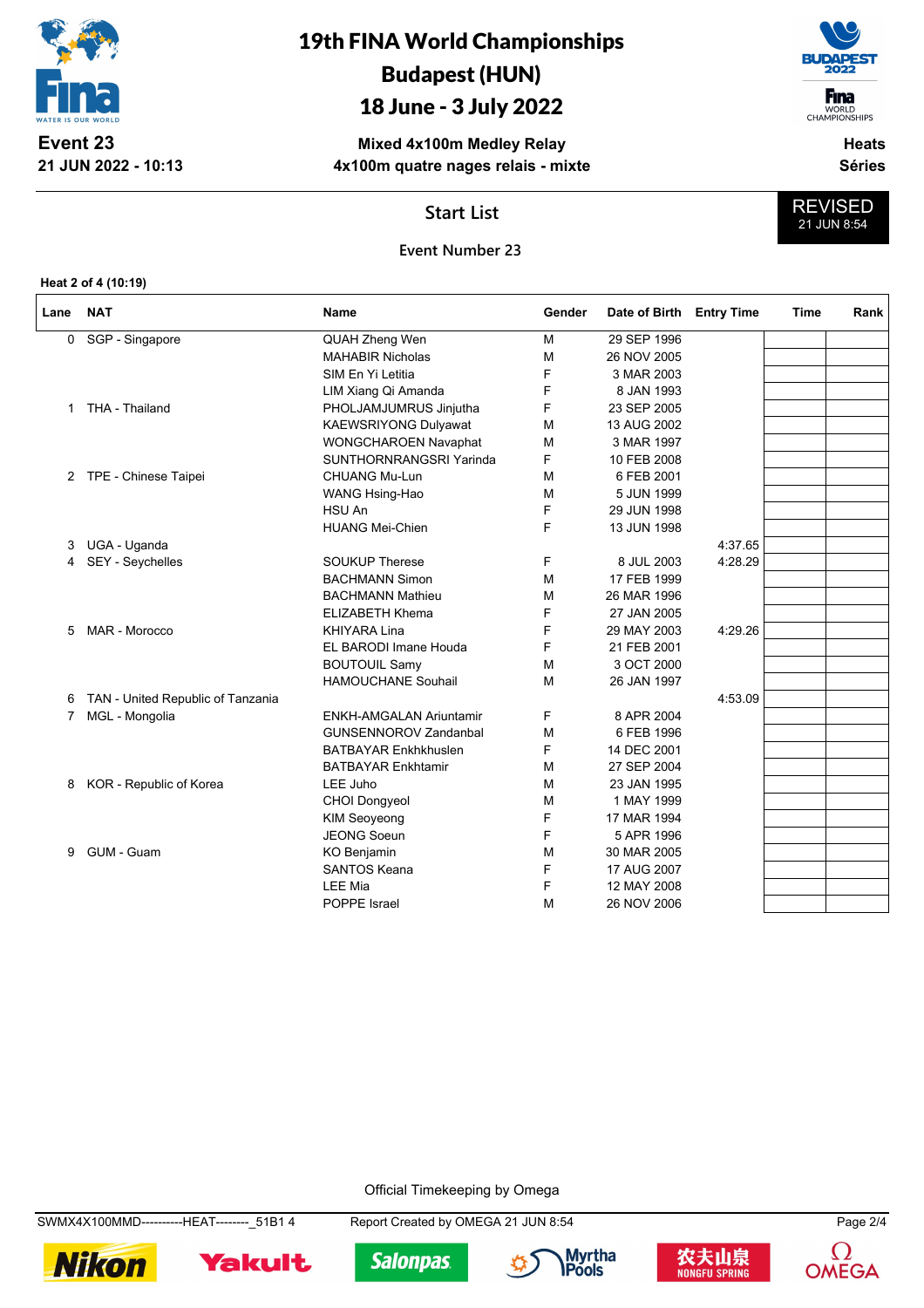

# 19th FINA World Championships Budapest (HUN)

### 18 June - 3 July 2022

**Mixed 4x100m Medley Relay 4x100m quatre nages relais - mixte**



WORLD<br>CHAMPIONSHIPS **Heats**

REVISED 21 JUN 8:54

**Séries**

### **Start List**

#### **Event Number 23**

**Heat 3 of 4 (10:26)**

| <b>TAYLOR Lamar</b><br>M<br><b>BAH - Bahamas</b><br>21 JUN 2003<br>4:14:11<br>0<br><b>BASTIAN Izaak</b><br>м<br>3 JAN 2001<br>F<br>14 FEB 2004<br><b>THOMPSON Zaylie Elizabeth</b><br>F<br><b>HIGGS Lillian Louise</b><br>8 OCT 2000<br>1 LTU - Lithuania<br><b>GRIGAITIS Erikas</b><br>21 DEC 2002<br>3:54.86<br>M<br>F<br>TETEREVKOVA Kotryna<br>23 JAN 2002<br><b>MARGEVICIUS Deividas</b><br>26 APR 1995<br>M<br>F<br><b>MEILUTYTE Ruta</b><br>19 MAR 1997<br>2 GRE - Greece<br><b>MAKRYGIANNIS Evangelos</b><br>18 JUN 2000<br>м<br>3:44.77<br><b>MERETSOLIAS Konstantinos</b><br>м<br>23 AUG 1998<br>F<br>NTOUNTOUNAKI Anna<br>9 SEP 1995<br>F<br>DRAKOU Theodora<br>6 FEB 1992<br>F<br><b>TOUSSAINT Kira</b><br>3:41.25<br>NED - Netherlands<br>22 MAY 1994<br>3<br>22 OCT 1995<br><b>KAMMINGA Arno</b><br>M<br><b>KORSTANJE Nyls</b><br>5 FEB 1999<br>М<br>F<br><b>STEENBERGEN Marrit</b><br>11 JAN 2000<br>CHN - People's Republic of China<br>XU Jiayu<br>19 AUG 1995<br>3:38.41<br>M<br>4<br>F<br>13 FEB 1999<br>YU Jingyao<br><b>WANG Changhao</b><br>1 AUG 2002<br>M<br>F<br><b>CHENG Yujie</b><br>22 SEP 2005<br>ITA - Italy<br><b>LAMBERTI Michele</b><br>M<br>3 NOV 2000<br>3:39.28<br>5<br>F<br>CASTIGLIONI Arianna<br>15 AUG 1997<br>F<br>di LIDDO Elena<br>8 SEP 1993<br><b>FRIGO Manuel</b><br>18 FEB 1997<br>м<br>JPN - Japan<br><b>IRIE Ryosuke</b><br>24 JAN 1990<br>3:44.15<br>6<br>М<br>F<br><b>AOKI Reona</b><br>24 FEB 1995<br><b>MIZUNUMA Naoki</b><br>M<br>13 DEC 1996<br>F<br>OMOTO Rika<br>8 MAY 1997<br>7 CAN - Canada<br><b>ACEVEDO Javier</b><br>M<br>28 JAN 1998<br>3:46.54<br>F<br><b>NICOL Rachel</b><br>16 FEB 1993<br>F<br><b>SAVARD Katerine</b><br>26 MAY 1993<br><b>KISIL Yuri</b><br>M<br>18 SEP 1995 | Lane | <b>NAT</b>         | Name              | Gender | Date of Birth Entry Time |         | Time | Rank |
|--------------------------------------------------------------------------------------------------------------------------------------------------------------------------------------------------------------------------------------------------------------------------------------------------------------------------------------------------------------------------------------------------------------------------------------------------------------------------------------------------------------------------------------------------------------------------------------------------------------------------------------------------------------------------------------------------------------------------------------------------------------------------------------------------------------------------------------------------------------------------------------------------------------------------------------------------------------------------------------------------------------------------------------------------------------------------------------------------------------------------------------------------------------------------------------------------------------------------------------------------------------------------------------------------------------------------------------------------------------------------------------------------------------------------------------------------------------------------------------------------------------------------------------------------------------------------------------------------------------------------------------------------------------------------------------------------------------------------------------------------|------|--------------------|-------------------|--------|--------------------------|---------|------|------|
|                                                                                                                                                                                                                                                                                                                                                                                                                                                                                                                                                                                                                                                                                                                                                                                                                                                                                                                                                                                                                                                                                                                                                                                                                                                                                                                                                                                                                                                                                                                                                                                                                                                                                                                                                  |      |                    |                   |        |                          |         |      |      |
|                                                                                                                                                                                                                                                                                                                                                                                                                                                                                                                                                                                                                                                                                                                                                                                                                                                                                                                                                                                                                                                                                                                                                                                                                                                                                                                                                                                                                                                                                                                                                                                                                                                                                                                                                  |      |                    |                   |        |                          |         |      |      |
|                                                                                                                                                                                                                                                                                                                                                                                                                                                                                                                                                                                                                                                                                                                                                                                                                                                                                                                                                                                                                                                                                                                                                                                                                                                                                                                                                                                                                                                                                                                                                                                                                                                                                                                                                  |      |                    |                   |        |                          |         |      |      |
|                                                                                                                                                                                                                                                                                                                                                                                                                                                                                                                                                                                                                                                                                                                                                                                                                                                                                                                                                                                                                                                                                                                                                                                                                                                                                                                                                                                                                                                                                                                                                                                                                                                                                                                                                  |      |                    |                   |        |                          |         |      |      |
|                                                                                                                                                                                                                                                                                                                                                                                                                                                                                                                                                                                                                                                                                                                                                                                                                                                                                                                                                                                                                                                                                                                                                                                                                                                                                                                                                                                                                                                                                                                                                                                                                                                                                                                                                  |      |                    |                   |        |                          |         |      |      |
|                                                                                                                                                                                                                                                                                                                                                                                                                                                                                                                                                                                                                                                                                                                                                                                                                                                                                                                                                                                                                                                                                                                                                                                                                                                                                                                                                                                                                                                                                                                                                                                                                                                                                                                                                  |      |                    |                   |        |                          |         |      |      |
|                                                                                                                                                                                                                                                                                                                                                                                                                                                                                                                                                                                                                                                                                                                                                                                                                                                                                                                                                                                                                                                                                                                                                                                                                                                                                                                                                                                                                                                                                                                                                                                                                                                                                                                                                  |      |                    |                   |        |                          |         |      |      |
|                                                                                                                                                                                                                                                                                                                                                                                                                                                                                                                                                                                                                                                                                                                                                                                                                                                                                                                                                                                                                                                                                                                                                                                                                                                                                                                                                                                                                                                                                                                                                                                                                                                                                                                                                  |      |                    |                   |        |                          |         |      |      |
|                                                                                                                                                                                                                                                                                                                                                                                                                                                                                                                                                                                                                                                                                                                                                                                                                                                                                                                                                                                                                                                                                                                                                                                                                                                                                                                                                                                                                                                                                                                                                                                                                                                                                                                                                  |      |                    |                   |        |                          |         |      |      |
|                                                                                                                                                                                                                                                                                                                                                                                                                                                                                                                                                                                                                                                                                                                                                                                                                                                                                                                                                                                                                                                                                                                                                                                                                                                                                                                                                                                                                                                                                                                                                                                                                                                                                                                                                  |      |                    |                   |        |                          |         |      |      |
|                                                                                                                                                                                                                                                                                                                                                                                                                                                                                                                                                                                                                                                                                                                                                                                                                                                                                                                                                                                                                                                                                                                                                                                                                                                                                                                                                                                                                                                                                                                                                                                                                                                                                                                                                  |      |                    |                   |        |                          |         |      |      |
|                                                                                                                                                                                                                                                                                                                                                                                                                                                                                                                                                                                                                                                                                                                                                                                                                                                                                                                                                                                                                                                                                                                                                                                                                                                                                                                                                                                                                                                                                                                                                                                                                                                                                                                                                  |      |                    |                   |        |                          |         |      |      |
|                                                                                                                                                                                                                                                                                                                                                                                                                                                                                                                                                                                                                                                                                                                                                                                                                                                                                                                                                                                                                                                                                                                                                                                                                                                                                                                                                                                                                                                                                                                                                                                                                                                                                                                                                  |      |                    |                   |        |                          |         |      |      |
|                                                                                                                                                                                                                                                                                                                                                                                                                                                                                                                                                                                                                                                                                                                                                                                                                                                                                                                                                                                                                                                                                                                                                                                                                                                                                                                                                                                                                                                                                                                                                                                                                                                                                                                                                  |      |                    |                   |        |                          |         |      |      |
|                                                                                                                                                                                                                                                                                                                                                                                                                                                                                                                                                                                                                                                                                                                                                                                                                                                                                                                                                                                                                                                                                                                                                                                                                                                                                                                                                                                                                                                                                                                                                                                                                                                                                                                                                  |      |                    |                   |        |                          |         |      |      |
|                                                                                                                                                                                                                                                                                                                                                                                                                                                                                                                                                                                                                                                                                                                                                                                                                                                                                                                                                                                                                                                                                                                                                                                                                                                                                                                                                                                                                                                                                                                                                                                                                                                                                                                                                  |      |                    |                   |        |                          |         |      |      |
|                                                                                                                                                                                                                                                                                                                                                                                                                                                                                                                                                                                                                                                                                                                                                                                                                                                                                                                                                                                                                                                                                                                                                                                                                                                                                                                                                                                                                                                                                                                                                                                                                                                                                                                                                  |      |                    |                   |        |                          |         |      |      |
|                                                                                                                                                                                                                                                                                                                                                                                                                                                                                                                                                                                                                                                                                                                                                                                                                                                                                                                                                                                                                                                                                                                                                                                                                                                                                                                                                                                                                                                                                                                                                                                                                                                                                                                                                  |      |                    |                   |        |                          |         |      |      |
|                                                                                                                                                                                                                                                                                                                                                                                                                                                                                                                                                                                                                                                                                                                                                                                                                                                                                                                                                                                                                                                                                                                                                                                                                                                                                                                                                                                                                                                                                                                                                                                                                                                                                                                                                  |      |                    |                   |        |                          |         |      |      |
|                                                                                                                                                                                                                                                                                                                                                                                                                                                                                                                                                                                                                                                                                                                                                                                                                                                                                                                                                                                                                                                                                                                                                                                                                                                                                                                                                                                                                                                                                                                                                                                                                                                                                                                                                  |      |                    |                   |        |                          |         |      |      |
|                                                                                                                                                                                                                                                                                                                                                                                                                                                                                                                                                                                                                                                                                                                                                                                                                                                                                                                                                                                                                                                                                                                                                                                                                                                                                                                                                                                                                                                                                                                                                                                                                                                                                                                                                  |      |                    |                   |        |                          |         |      |      |
|                                                                                                                                                                                                                                                                                                                                                                                                                                                                                                                                                                                                                                                                                                                                                                                                                                                                                                                                                                                                                                                                                                                                                                                                                                                                                                                                                                                                                                                                                                                                                                                                                                                                                                                                                  |      |                    |                   |        |                          |         |      |      |
|                                                                                                                                                                                                                                                                                                                                                                                                                                                                                                                                                                                                                                                                                                                                                                                                                                                                                                                                                                                                                                                                                                                                                                                                                                                                                                                                                                                                                                                                                                                                                                                                                                                                                                                                                  |      |                    |                   |        |                          |         |      |      |
|                                                                                                                                                                                                                                                                                                                                                                                                                                                                                                                                                                                                                                                                                                                                                                                                                                                                                                                                                                                                                                                                                                                                                                                                                                                                                                                                                                                                                                                                                                                                                                                                                                                                                                                                                  |      |                    |                   |        |                          |         |      |      |
|                                                                                                                                                                                                                                                                                                                                                                                                                                                                                                                                                                                                                                                                                                                                                                                                                                                                                                                                                                                                                                                                                                                                                                                                                                                                                                                                                                                                                                                                                                                                                                                                                                                                                                                                                  |      |                    |                   |        |                          |         |      |      |
|                                                                                                                                                                                                                                                                                                                                                                                                                                                                                                                                                                                                                                                                                                                                                                                                                                                                                                                                                                                                                                                                                                                                                                                                                                                                                                                                                                                                                                                                                                                                                                                                                                                                                                                                                  |      |                    |                   |        |                          |         |      |      |
|                                                                                                                                                                                                                                                                                                                                                                                                                                                                                                                                                                                                                                                                                                                                                                                                                                                                                                                                                                                                                                                                                                                                                                                                                                                                                                                                                                                                                                                                                                                                                                                                                                                                                                                                                  |      |                    |                   |        |                          |         |      |      |
|                                                                                                                                                                                                                                                                                                                                                                                                                                                                                                                                                                                                                                                                                                                                                                                                                                                                                                                                                                                                                                                                                                                                                                                                                                                                                                                                                                                                                                                                                                                                                                                                                                                                                                                                                  |      |                    |                   |        |                          |         |      |      |
|                                                                                                                                                                                                                                                                                                                                                                                                                                                                                                                                                                                                                                                                                                                                                                                                                                                                                                                                                                                                                                                                                                                                                                                                                                                                                                                                                                                                                                                                                                                                                                                                                                                                                                                                                  |      |                    |                   |        |                          |         |      |      |
|                                                                                                                                                                                                                                                                                                                                                                                                                                                                                                                                                                                                                                                                                                                                                                                                                                                                                                                                                                                                                                                                                                                                                                                                                                                                                                                                                                                                                                                                                                                                                                                                                                                                                                                                                  |      |                    |                   |        |                          |         |      |      |
|                                                                                                                                                                                                                                                                                                                                                                                                                                                                                                                                                                                                                                                                                                                                                                                                                                                                                                                                                                                                                                                                                                                                                                                                                                                                                                                                                                                                                                                                                                                                                                                                                                                                                                                                                  |      |                    |                   |        |                          |         |      |      |
|                                                                                                                                                                                                                                                                                                                                                                                                                                                                                                                                                                                                                                                                                                                                                                                                                                                                                                                                                                                                                                                                                                                                                                                                                                                                                                                                                                                                                                                                                                                                                                                                                                                                                                                                                  |      |                    |                   |        |                          |         |      |      |
|                                                                                                                                                                                                                                                                                                                                                                                                                                                                                                                                                                                                                                                                                                                                                                                                                                                                                                                                                                                                                                                                                                                                                                                                                                                                                                                                                                                                                                                                                                                                                                                                                                                                                                                                                  | 8    | RSA - South Africa | <b>NEL Olivia</b> | F      | 23 JUL 2002              | 3:56.74 |      |      |
| <b>CRAWFORD Brenden</b><br>M<br>23 MAR 1996                                                                                                                                                                                                                                                                                                                                                                                                                                                                                                                                                                                                                                                                                                                                                                                                                                                                                                                                                                                                                                                                                                                                                                                                                                                                                                                                                                                                                                                                                                                                                                                                                                                                                                      |      |                    |                   |        |                          |         |      |      |
| JIMMIE Clayton<br>м<br>10 JUL 1995                                                                                                                                                                                                                                                                                                                                                                                                                                                                                                                                                                                                                                                                                                                                                                                                                                                                                                                                                                                                                                                                                                                                                                                                                                                                                                                                                                                                                                                                                                                                                                                                                                                                                                               |      |                    |                   |        |                          |         |      |      |
| F<br>30 SEP 2002<br><b>HOUTMAN Stephanie</b>                                                                                                                                                                                                                                                                                                                                                                                                                                                                                                                                                                                                                                                                                                                                                                                                                                                                                                                                                                                                                                                                                                                                                                                                                                                                                                                                                                                                                                                                                                                                                                                                                                                                                                     |      |                    |                   |        |                          |         |      |      |
| PER - Peru<br>4:16.76<br>9                                                                                                                                                                                                                                                                                                                                                                                                                                                                                                                                                                                                                                                                                                                                                                                                                                                                                                                                                                                                                                                                                                                                                                                                                                                                                                                                                                                                                                                                                                                                                                                                                                                                                                                       |      |                    |                   |        |                          |         |      |      |

Official Timekeeping by Omega

SWMX4X100MMD----------HEAT--------\_51B1 4 Report Created by OMEGA 21 JUN 8:54 Page 3/4